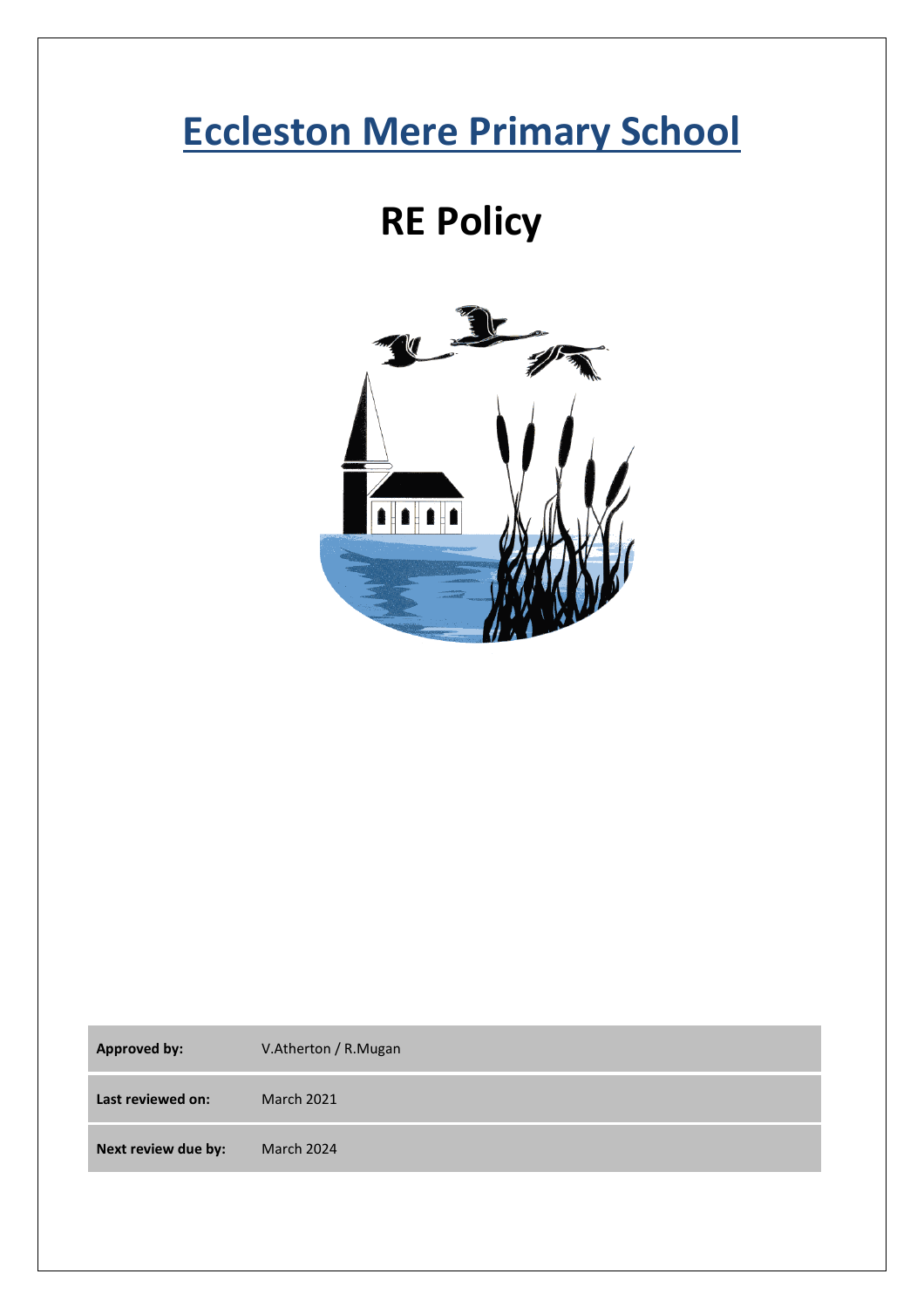#### Curriculum Vision Statement

At Eccleston Mere Primary School, we recognise that social, moral, spiritual, and cultural development is central to the education of all pupils and as such, permeates the whole curriculum and ethos of the school.

Our broad and challenging curriculum is designed to enable children to develop interpersonal skills and become resilient learners who think creatively and critically.

Provision is bespoke to our pupils and evolves according to the ever- changing local, national and global landscape. The aim of our curriculum is to develop pupils, who are well-equipped to take their place in society, as citizens of the future.

#### RE Vision Statement

At Eccleston Mere Primary School, Religious Education is an exploration of religious and other beliefs, values and practices. It is concerned with the ways in which people search for meaning and purpose in their lives and express their understanding and experiences. At our school the pupils are encouraged to further their knowledge and understanding of Christianity and other faiths, to have respect for others and diversity.

#### Intent

#### Our aim is

- For the child to explore the beliefs, values and practices through which religions and philosophies seek to respond to fundamental questions.
- •To acquire and develop knowledge about Christianity and other principal religions.
- For the child to explore their own beliefs, values and attitudes in a supportive and encouraging environment.
- For the child to develop their own insights into the beliefs, values and practices of others thereby promoting respect and sensitivity towards other people and their beliefs and philosophies.
- •To reflect on and respond to the values, beliefs and practices of religions and philosophies.
- •To use first hand experiences as a basis for understanding religious concepts and experiences.

#### Effective Teaching

At Eccleston Mere, Religious Education is taught in line with the Agreed Syllabus for St.Helens (Lancashire's Agreed Syllabus). Planning follows a thematic approach on a half termly basis.

#### **EYFS**

Children learn about different religions through festivals and also buildings. Religious Education is taught in 'Understanding the World: People and Communities' and links to 'Personal and Social Development'.

## **Key Stage One and Key Stage Two**

Six main world religions are taught and there is progression in key skills and content through the year groups.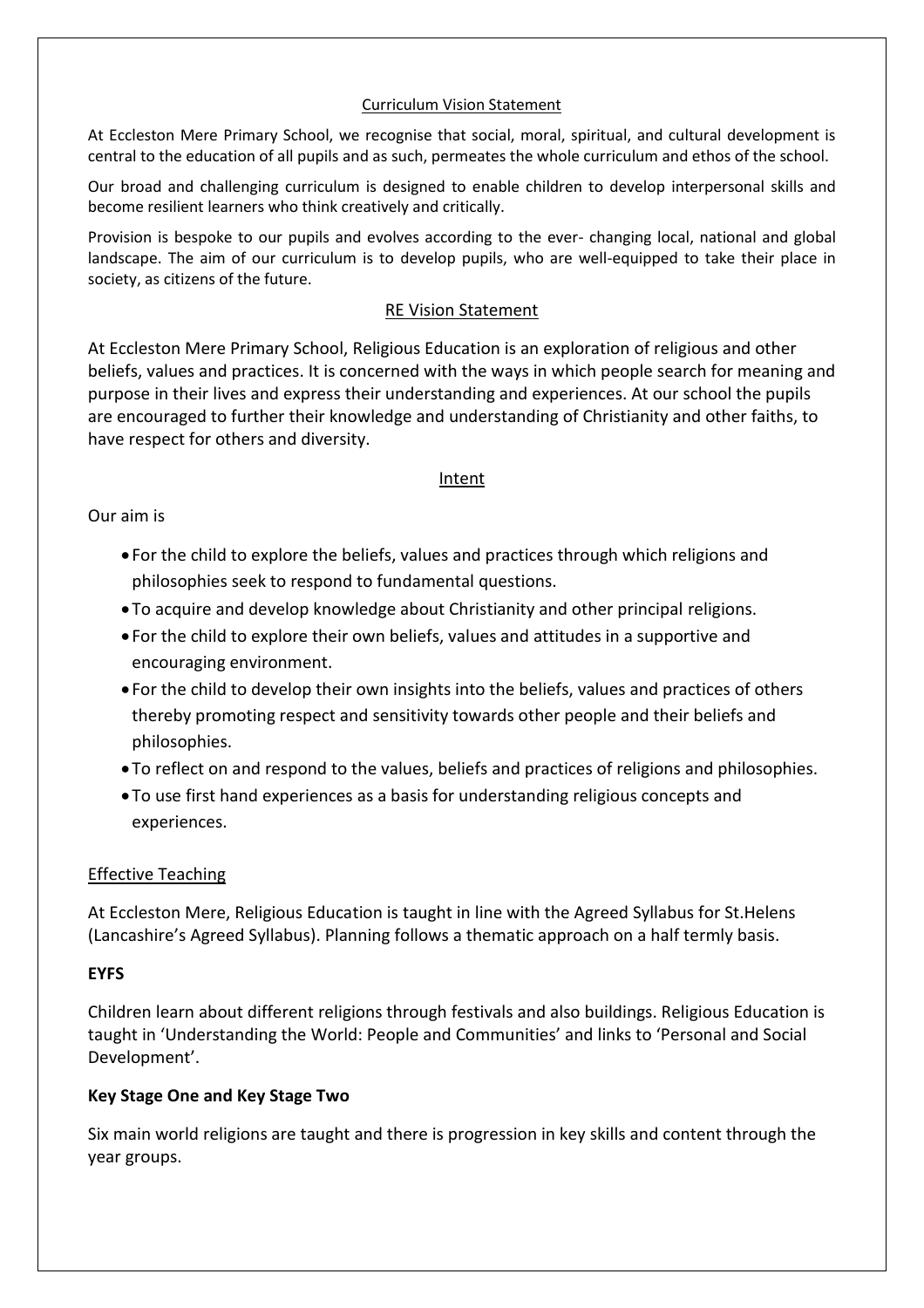Christianity should be taught throughout each key stage (minimum of 50% of the RE curriculum). Christianity is taught in three distinct areas every year (God, Jesus and Church).

There is a progressive study of two other religions - Islam and Hinduism. These are taught in Key Stage 1 and 2.

Children also have opportunities to study other world religions – Judaism (years 1, 2 and 5), Sikhism (years 3 and 4) and Buddhism (year 6).

Religions and beliefs are taught following the 'field of enquiry':

| Knowing about and understanding religions<br>and world views               | Beliefs and values          |
|----------------------------------------------------------------------------|-----------------------------|
|                                                                            | Living religious traditions |
| Expressing and communicating ideas related<br>to religions and world views | Shared human experience     |
|                                                                            | Search for personal meaning |

'Key skills' and 'content' for each of the above areas are outlined in Medium Term Planning.

## How work is evidenced

#### **EYFS**

Work is evidenced using observations; child's voice, Learning Journeys and Understanding the World books.

## **Key Stage One and Key Stage Two**

Children have RE books which include different types of work for example, writing, drawings, poster designs, photographs. Work is linked to other areas of the curriculum when possible.

## Assessment

During RE lessons, assessment is ongoing and links to the key skills and content for each religion and topic. Teachers make ongoing assessments as part of the lesson. Assessment grids are also completed and children are awarded WTS/EXS/GDS for each strand.

## Marking and feedback

Verbal feedback is given during lessons in relation to the 'I can' statements for each lesson. All work which is completed by the children is marked in accordance with the 'Marking Policy'.

## SMSC /Cultural Capital / British Values

RE has an important role to play in promoting SMSC and the fundamental British Values within the school and this is built into our curriculum plans. RE contributes to pupils' personal development and well-being and to building integrated communities by promoting mutual respect and